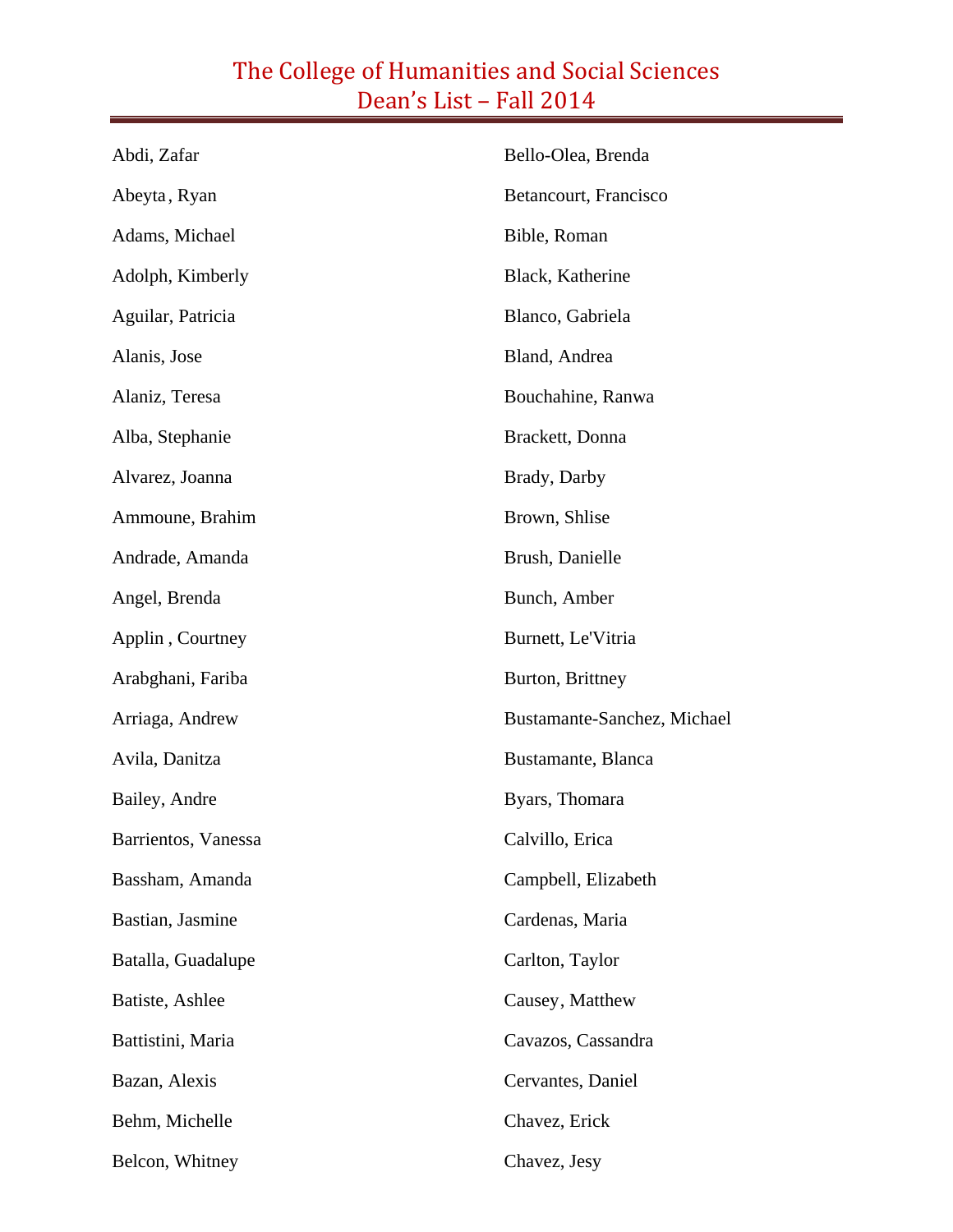| Cienfuegos, Reynaldo | Ekedi-Mandengue, Audrey A. |  |
|----------------------|----------------------------|--|
| Cobos, Loana         | Ellender, Debra            |  |
| Condon, Allana       | Farley, Beth               |  |
| Contreras, Joel      | Favela, Karina             |  |
| Cook, Latoya         | Ferman, Joel               |  |
| Cordas, Sherrell     | Fondel, Kellie             |  |
| Cox, Stephanie       | Foster, Kenneth            |  |
| Cruz, Carlos         | Franco, Elizabeth          |  |
| Cuellar, Suzanne     | Franklin, Lakesha          |  |
| Cunningham, Ashley   | Gage, Cassidy              |  |
| Dalton, Sonya        | Gandy, Elizabeth           |  |
| Davila, Chelsea      | Garay, Jorge               |  |
| Davis, Candace       | Garcia, Aracely            |  |
| Dawley, Dustin       | Garcia, Arin               |  |
| De Alba, Jessica     | Garcia, Breanna            |  |
| Deblanc, Leeshondra  | Garcia, Brenda             |  |
| Delgado, Francisco   | Garcia, Charles            |  |
| Desselle, Victoria   | Gardner, Ashley            |  |
| Doan, Vung           | Garza, Eduardo             |  |
| Donalson, Sonya      | Garza, Nelson              |  |
| Douglas, Robert      | Giraudin, Scott            |  |
| Dozal, Abelina       | Glenn, Susann              |  |
| Dutra, Talia         | Gonzales, Fred             |  |
| Earls, Robyn         | Gonzalez, Agustin          |  |
| Edwards, Jacquelynn  | Gonzalez, Nancy            |  |
| Edwards, Stephen     | Goodwin, Lauren            |  |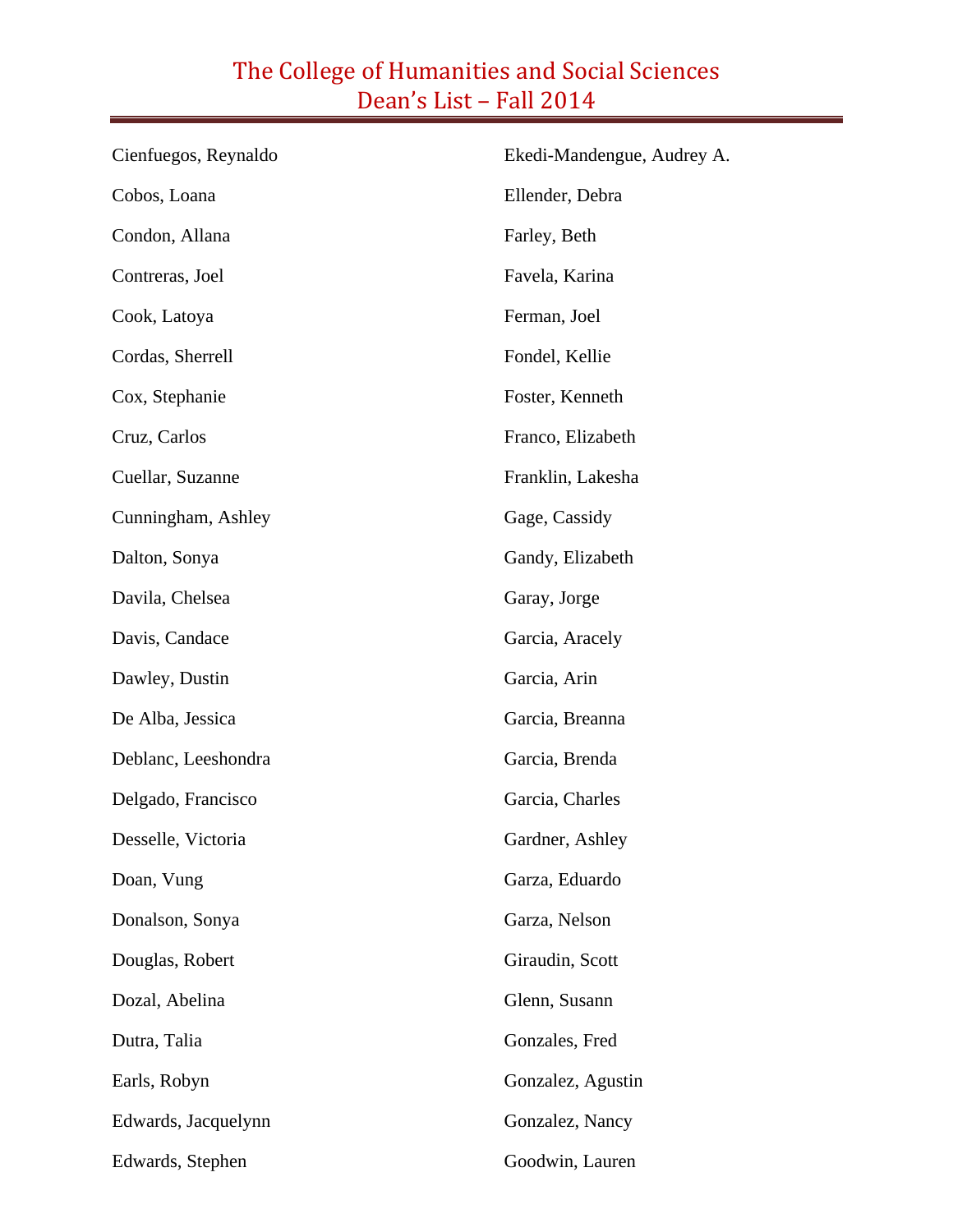| Gracey, Ryan        | Howie, Josie            |
|---------------------|-------------------------|
| Grasty, Douglas     | Huerta, Elizabeth       |
| Grice, Janese       | Ibarra, Adriana         |
| Grimaldo, Ana       | Jacinto, Carlos         |
| Grimaldo, Janet     | Jackson, Chris          |
| Guerrero, Angela    | Jackson, Geroyal        |
| Guillory, Miranda   | Jackson, Lydia          |
| Gunn, Jasmine       | James-Holliman, Latrice |
| Guthrie, Leslie     | Jenkins, Franshawn      |
| Guzman, Cindy       | Jimenez, Dana           |
| Guzman, Marisol     | Jimenez, Hilda          |
| Haideri, Mariyam    | Johnson, Christina      |
| Hale, David         | Johnson, James          |
| Hayes, Charles      | Johnston, Robert        |
| Hayes, Yvette       | Jones, Emmett           |
| He, Xianjing        | Kang, Hee               |
| Henderson, Bryony   | Karp, Tracy             |
| Hernandez, Martha   | Kelly, Susan            |
| Hernandez, Nicholas | Khalil, Amar            |
| Hernandez, Tatiana  | Khurshid, Hiba          |
| Herrera, Ana        | Klein, Rebekah          |
| Herrick, Amanda     | Krinsky, Randolph       |
| Higdem, Aaron       | Laborde, Kathy          |
| Hinton, Lacrecia    | Laird, Alyssa           |
| Hollowell, Laura    | Larson, Mindy           |
| Houston, Whitney    | Limon, Dagoberto        |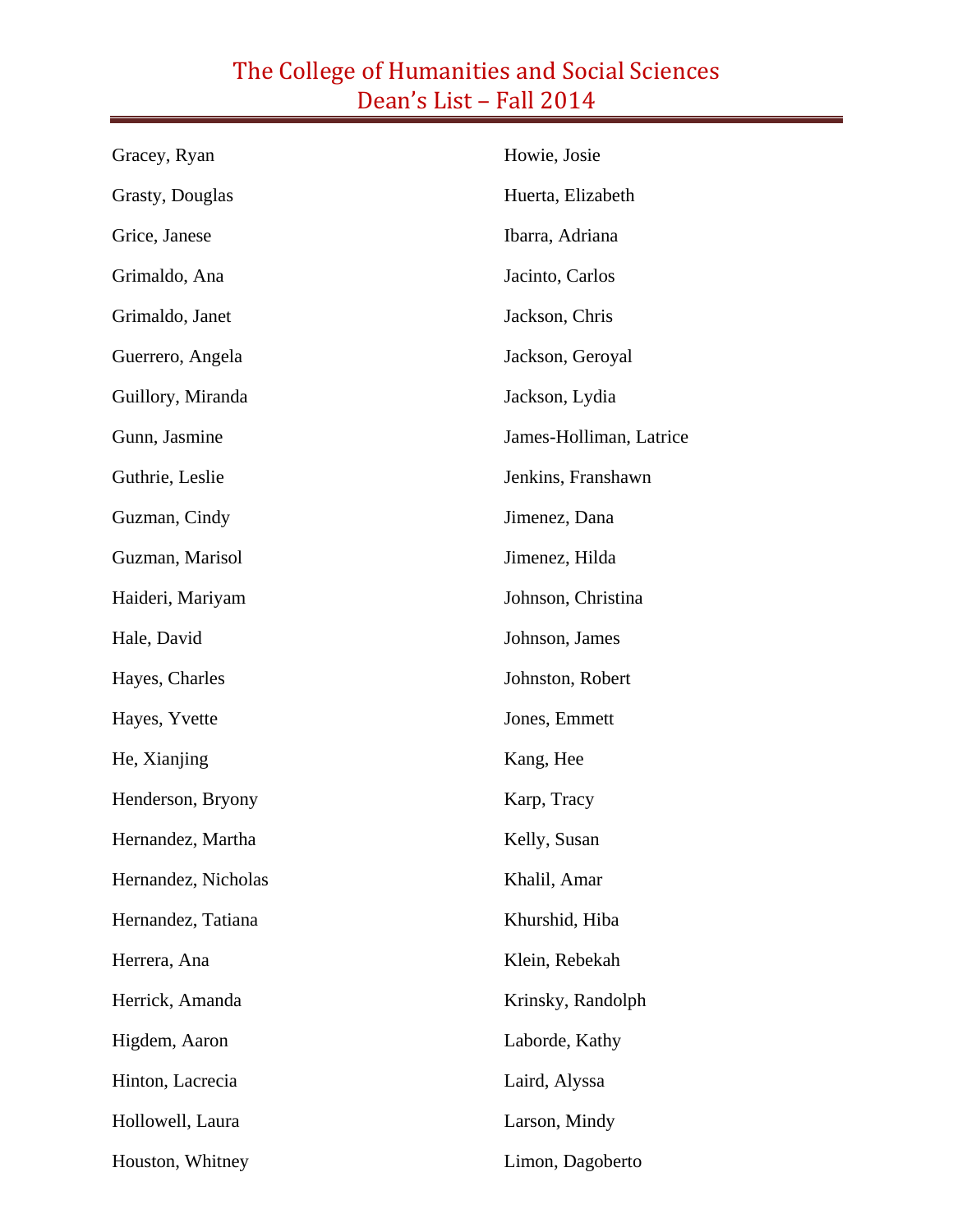| Livesey, Laura     | Montano, Florencia        |
|--------------------|---------------------------|
| Llanas, Margarita  | Montes, Veronica          |
| Lockett, Charlayne | Moore-Washington, Daral   |
| Lopez, Oscar       | Moreno, Yasmy             |
| Lopez, Stephanie   | Mutis, Gabriela           |
| Luna, Jose         | Nagel, Jake               |
| Macias, Jacqueline | Naqvi, Mohammad           |
| Macqueen, Paige    | Nevarez, Eric             |
| Malone, Evan       | Nnake, Afomachukwu        |
| Marquez, Karen     | Nunez, Precious           |
| Martinez, Jorge    | Octaviano, Liliana        |
| Mason, Karyn       | Ogunlana, Enny            |
| Mathis, Kevin      | Okere, Vivian             |
| McAllister, Morgan | Okoro, Ezinne             |
| McClain, Bobby     | Oliveira, Paula           |
| Mcalister, Porsche | Onokala, Meagan           |
| Mcferran, Darci    | Ortega Munguia, Viridiana |
| Meginnis, Sarah    | Ortega, Rae               |
| Mckenzie, Aubrey   | Ortega, Sara              |
| Mcmillan, Jared    | Ortiz, Maria              |
| Melendez, Yolanda  | Ortiz, Tania              |
| Melgar, Jonny      | Otero, Jonathan           |
| Mellado, Kendra    | Outlaw, Jessica           |
| Mendoza, Alejandra | Ovalle, Cristina          |
| Mendoza, Maribel   | Pabon, Ruben              |
| Mills, Cameka      | Padron, Lorena            |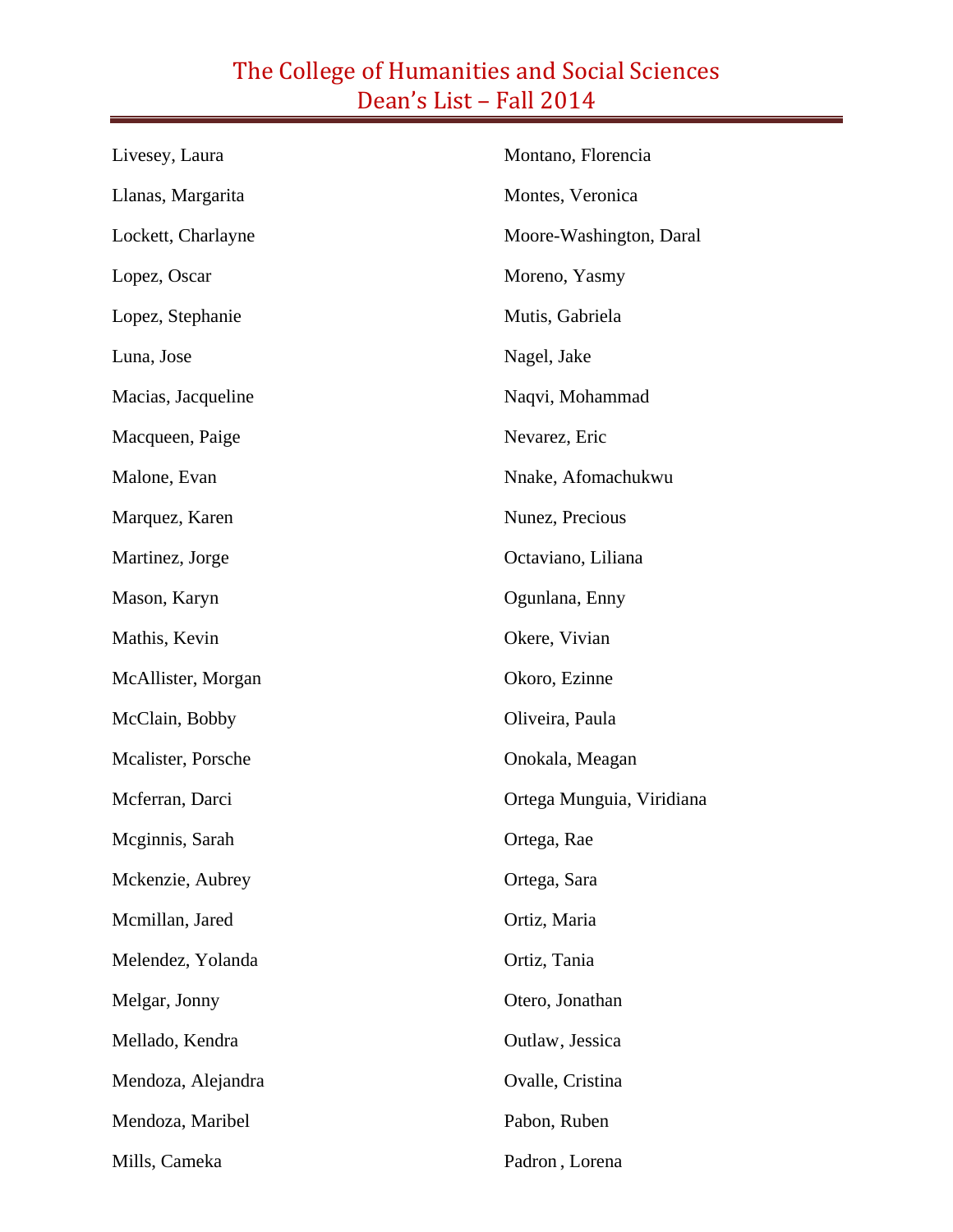| Pan, Chien-Hung       | Rhodes, Brandi          |
|-----------------------|-------------------------|
| Partida, Jose         | Rich, Michael           |
| Patterson, Sarah      | Riegler, Ashlee         |
| Peacock, Paul         | Riley, Travis           |
| Pedraza, Ivonne       | Rios, Irma              |
| Pereira, Alejandro    | Rios, Victor            |
| Perez-Guevara, Alicia | Rivas, Jason            |
| Perez, Kenny          | Rivera-Mendoza, Claudia |
| Perez, Wendy          | Rivero, Anisleidys      |
| Perry, Joe            | Rodriguez, Ariel        |
| Pfunder, Kyle         | Rogers, Japhae'         |
| Pham, Tiffany         | Rogers, Ryan            |
| Pilato, Alexis        | Rosen, Nicole           |
| Pisana, Bianca        | Ruiz, Joshua            |
| Porche, Danisha       | Sadler, Lauren          |
| Porreca, Marie        | Salazar, Carlos         |
| Porter, Talib         | Salazar, Sadie          |
| Pruneda, Faith        | Salvador, Amanda        |
| Quijano, Desaree      | San Martin, Irene       |
| Quilizapa, Amanda     | Sanchez, Johanna        |
| Ramirez, Karina       | Sanchez, Kevin          |
| Ramirez, Perla        | Sansa, Kebire           |
| Ramirez, Vanessa      | Santana, Miriam         |
| Ramos, Carolina       | Schrank, Shawna         |
| Renteria, Jimmy       | Schultz, Joanne         |
| Reta, Jackie          | Schweizer, Jean-Marie   |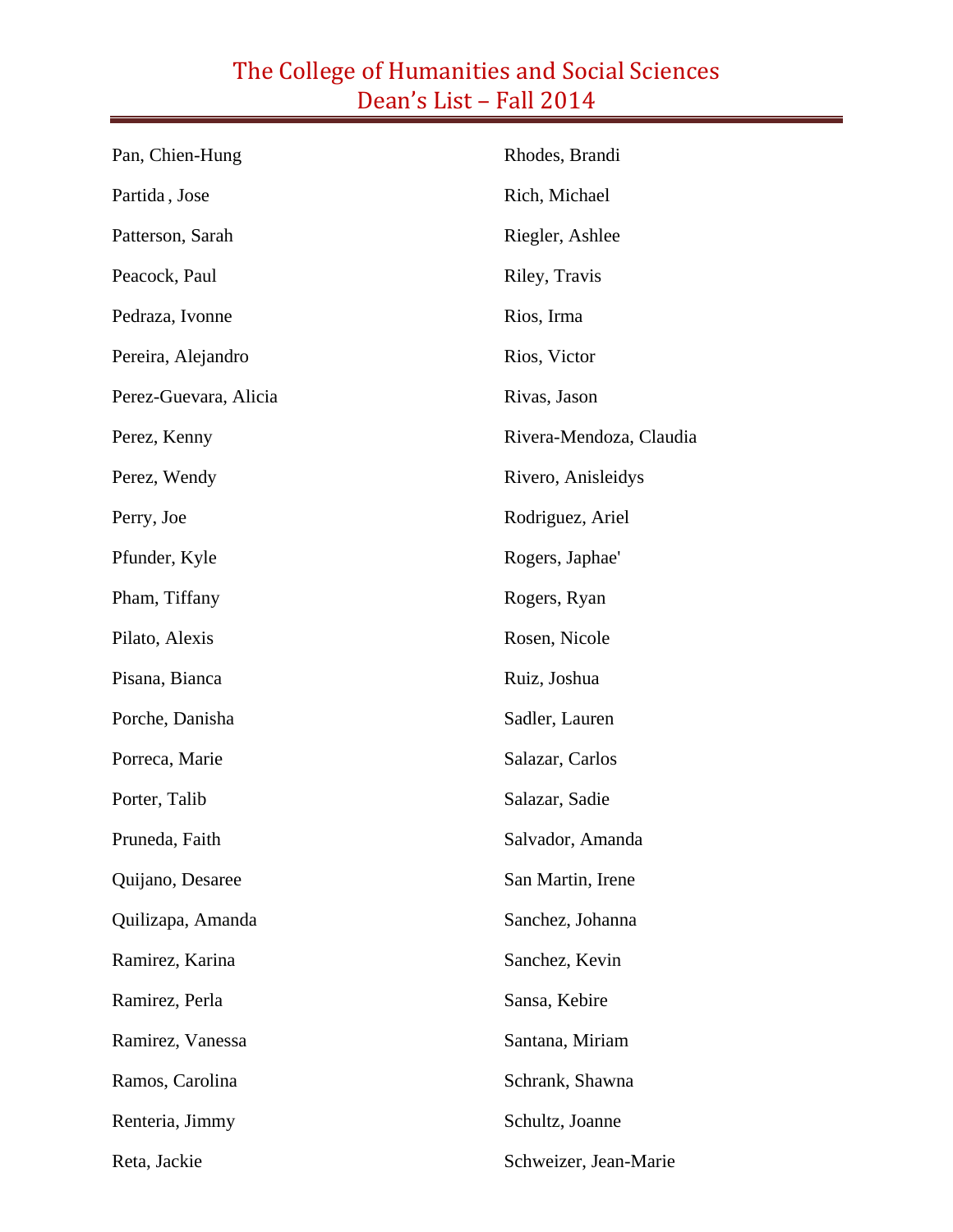| Sequeira, Diana     | Tompkins, Bradley   |
|---------------------|---------------------|
| Sharma, Ruhi        | Turner, Amelia      |
| Shull, Theodore     | Valdez, Jonathan    |
| Siquian, Keith      | Vallot, Christina   |
| Sivils, Grace       | Vargas, Jennifer    |
| Smith, Caroline     | Vernon, Holly       |
| Smith, Lindsey      | Villalobos, Sydney  |
| Solis, Michelle     | Villasana, Jessica  |
| Sorenson, Erin      | Vogel, Cristina     |
| Sotelo, Yassin      | Voltaire, Yash      |
| Soto, Maria         | Wadsworth, Michelle |
| Spencer, Desiree    | Ware, Heather       |
| Spurling, Ashley    | Washington, Brian   |
| Steagall, Lacey     | Wheatley, Renae     |
| Stevens, Courtney   | White, Lacoria      |
| Stier, Holly        | Whittemore, Sara    |
| Stigger, Catrena    | Wiles, Chasity      |
| Stokes, Jerry       | Williams, Angela    |
| Sullivan, Crystal   | Williams, Keris     |
| Talabi, Bardia      | Willingham, Chelsea |
| Talamantez, Brianne | Willis, Siera       |
| Tariq, Zainish      | Winfrey, Micaela    |
| Taylor, Brandon     | Wise, Ronald        |
| Taylor, Shandolyn   | Woomer, Jimena      |
| Teran, Jose         | Wright, Shannon     |
| Tinajero, Jorge     | Yanez, Andrea       |